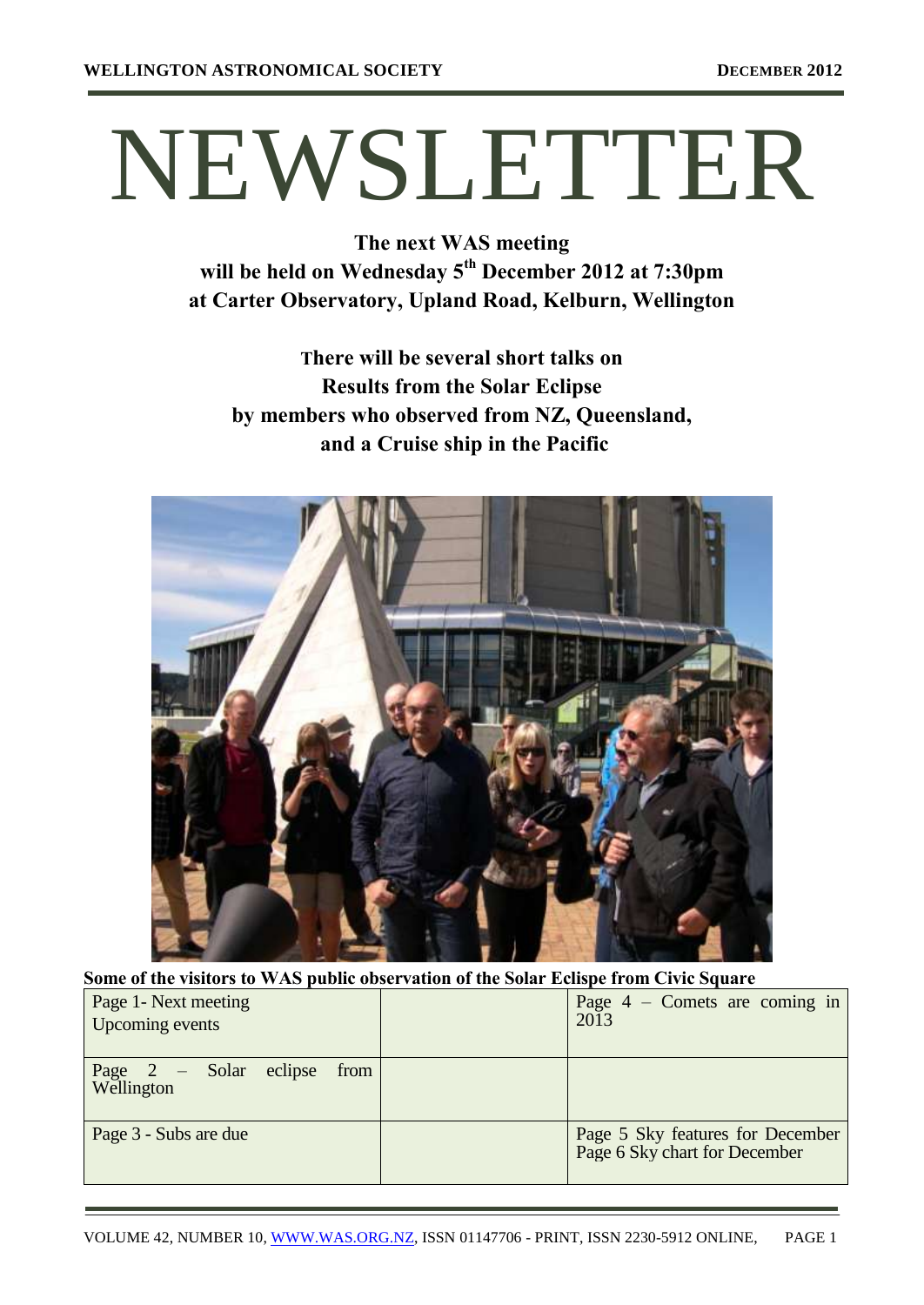#### **WELLINGTON ASTRONOMICAL SOCIETY DECEMBER 2012**





#### **Solar Eclipse**

On **Wednesday 14th November** Wellington had a partial Solar Eclipse in the morning. WAS had a small team at the City to Sea bridge form Civic Square from about 9:00 am to about 11:50 am for public viewing. We had up to about 60 people at one time near the maximum standing 6 deep watching the sun funnel. Pictures above were taken at about 5 to 15 minute intervals. The first frame shows picture of PC time setting just after synchronising with IRL timeserver. This indicated the need for a 3.97 second adjustment to get to UTC. The coordinates of the sun and moon in each image were measured using MS Paint and after a little calculation in Excel yielded the curve below.

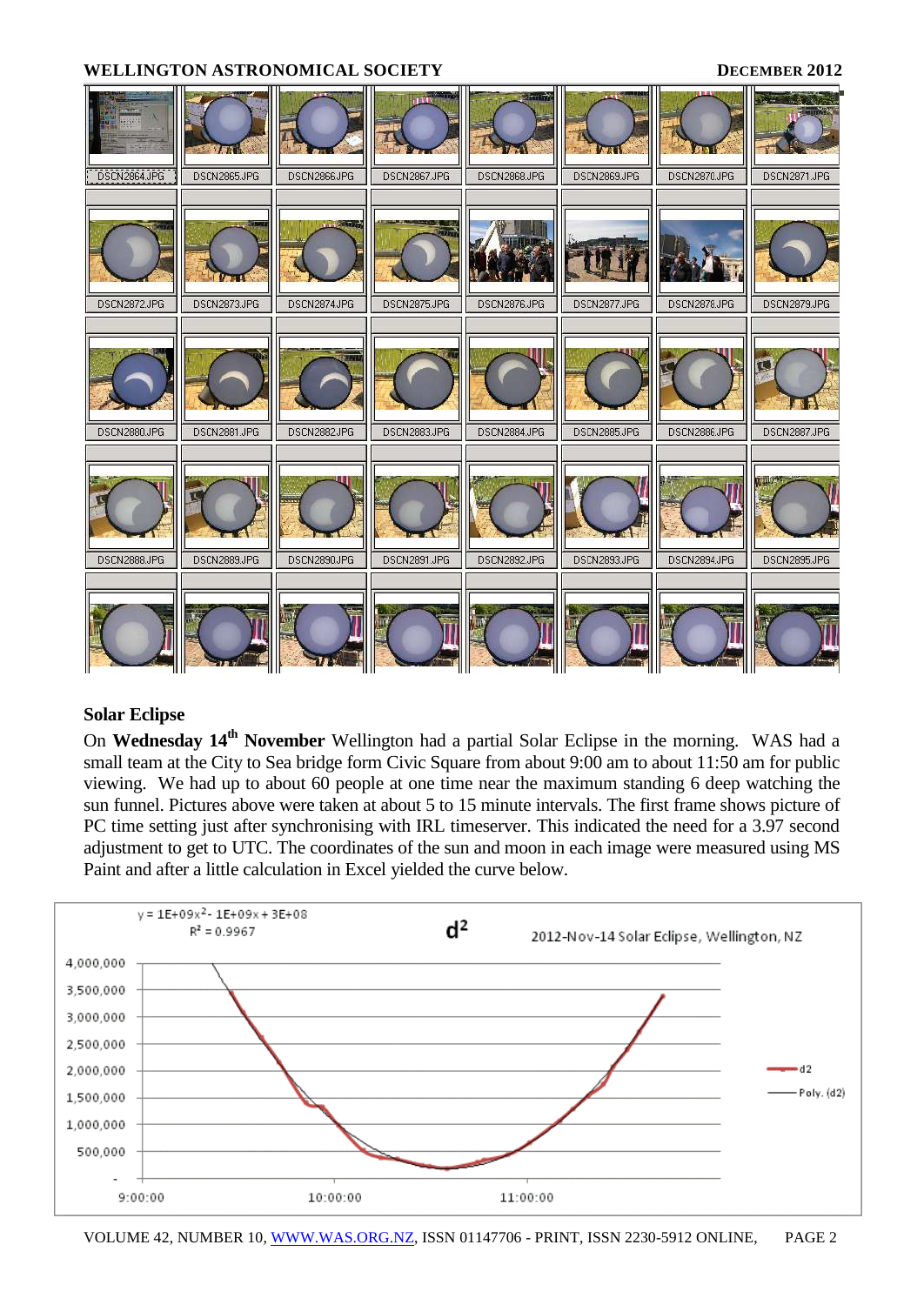The time of the observed minimum is estimated at 10:36:00 compared to the predicted time of 10:34:10.

The kinks in the curve are mainly caused by the camera not being as square on to the screen as it should have been. This results in an elliptical image rather than a round one and the measurement accuracy suffers as a result. The times were recorded to an accuracy of about 0.1 second from the camera clock in the EXIF information in the JPG images.

Thanks to Bill, Lesley and Roger for their help at the site and to Toby Acheson (WCC) and Rebecca Chilton (Wellington City Library) for their help and support.

John Talbot

#### **Thomas Cooke Telescope Volunteers**

Thanks to the members who have volunteered to help with Saturday evening viewing following the planetarium show. We need more volunteers for December and January, As the days are now longer the time you need to be there is much later and shorter duration. So please put your hand up to do a shift one Saturday evening. A list of dates will be at the next meeting so please come and sign on. Please text Chris Monigatti on his mobile 021 890 222 if you are not at the meeting but would like to take a turn.

## **Subscription time**

The end of the WAS financial year fell on Friday 31<sup>st</sup> August. That means the new subscription year started in September. WAS Council considered the subscription rates at our last meeting and decided that they should remain the same for another year. A renewal form was attached to Page 10 at the end of the October newsletter or can be down loaded from [http://was.org.nz](http://was.org.nz/) If you have not already paid please bring subs to December meeting or post to the address on the form or pay by online banking (please put your name or phone number as a reference) and email a copy of the filled-in renewal form to Lesley Hughes [hpwas@hugpar.gen.nz.](mailto:hpwas@hugpar.gen.nz)

### **WAS Research Astronomy Group Report**

The group meets each month at 6:30 pm before the main meeting. These meetings are open to all WAS members. We regularly have 6 to 12 people attend these and would welcome more people who even think they might like to try some research type observing to attend these.

Occultation predictions for the Wellington area are published on our web site at <http://was.org.nz/01Occs.html> or look at the RASNZ Occultation Section web site at [http://occsec.wellington.net.nz](http://occsec.wellington.net.nz/) 

### **UPCOMING EVENTS:**

**The next observing evening** at the Tawa College observatory will be on:

Saturday  $8^{th}$  December (reserve day  $15^{th}$ ).

Text Chris Monigatti on his mobile 021 890 222 if you want to attend.

Note There will be no meeting in January and the first meeting for 2013 will be on Wed 6<sup>th</sup> Feb.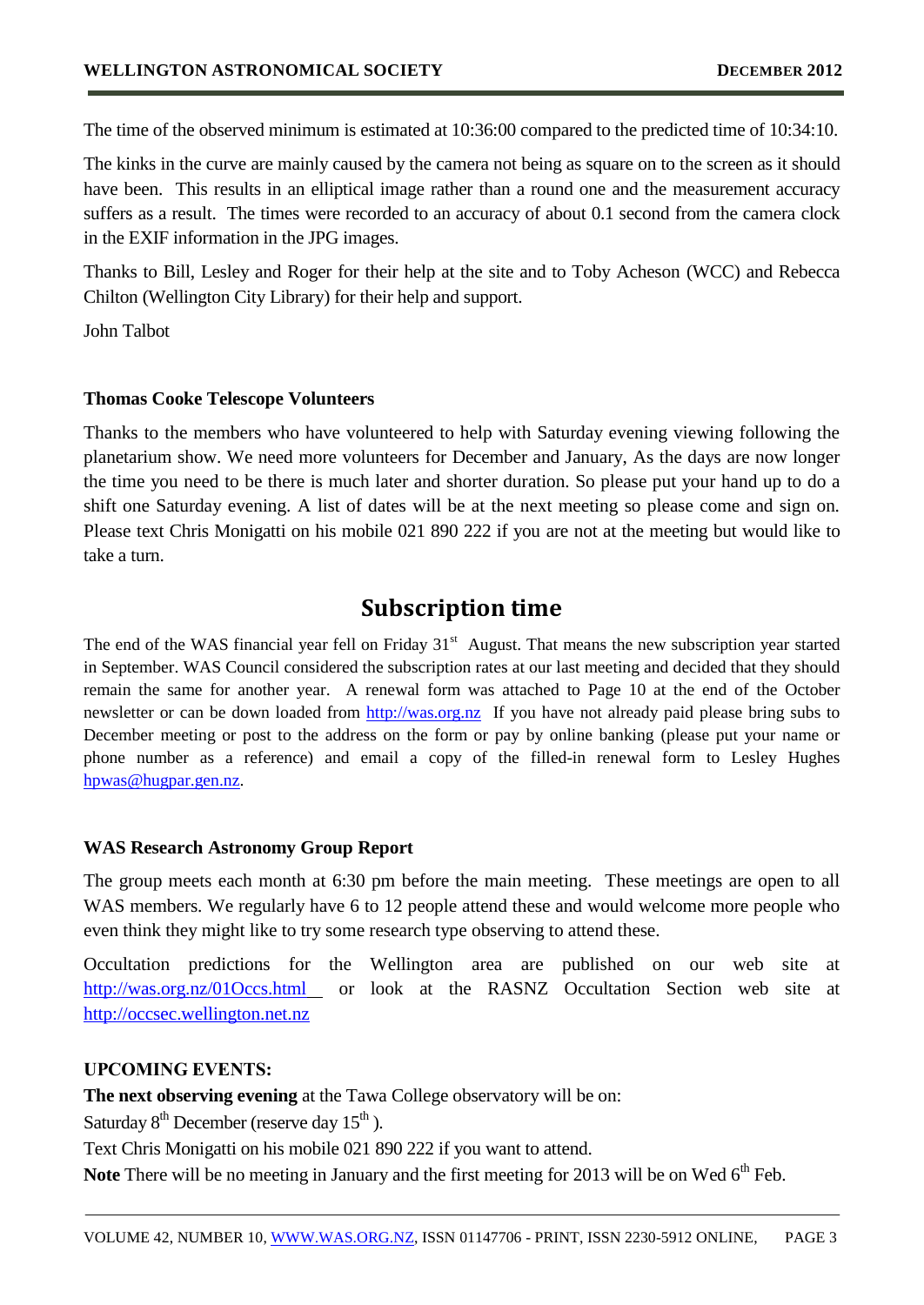## **Comets coming**

In 2013, there are already two comets which may be easily visible, Comet PANSTARRS in early 2013 and, toward the end of 2013, Comet ISON.

The comet was christened C/2011 L4 (PANSTARRS). Comets are usually named after their discoverers, but in this case a large team of observers, computer scientists, and astronomers was involved, so the comet was named after the Hawaiian telescope Pan-STARRS (Panoramic Survey Telescope & Rapid Response System) on Mount Haleakala. See<http://pan-starrs.ifa.hawaii.edu/public/>

#### **Comet PANSTARRS from Wikipedia:**

Comet PANSTARRS will pass closest to Earth on 5 March 2013 at a distance of 1.09 au. It will come to perihelion (closest approach to the Sun) on 10 March 2013. An estimate from October 2012 predicts the comet may brighten to apparent magnitude M-4 (roughly equivalent to Venus), but previous predictions were that it would brighten to roughly magnitude 0."

More information can be found at [http://www.space.com/15108-comet-panstarrs](http://www.space.com/15108-comet-panstarrs-skywatching-countdown-2013.html)[skywatching-countdown-2013.html](http://www.space.com/15108-comet-panstarrs-skywatching-countdown-2013.html)

#### **Comet ISON**

The current details on **Comet ISON'**s brightness are less predictable as it will pass quite close to the Sun and may fragment. Again from Wikipedia:

On closest approach, the comet will pass about 0.072 AU (10,800,000 km; 6,700,000 mi) from Mars on 1 October 2013, and it will pass about 0.42 AU (63,000,000 km; 39,000,000 mi) from Earth on 26 December 2013. One prediction suggests it could be much brighter that PANSTARRS b=but probably only for a day or two in late November 2013.

More information can be seen at

<http://earthsky.org/space/big-sun-diving-comet-ison-might-be-spectacular-in-2013>

and

<http://remanzacco.blogspot.co.nz/2012/09/new-comet-c2012-s1-ison.html>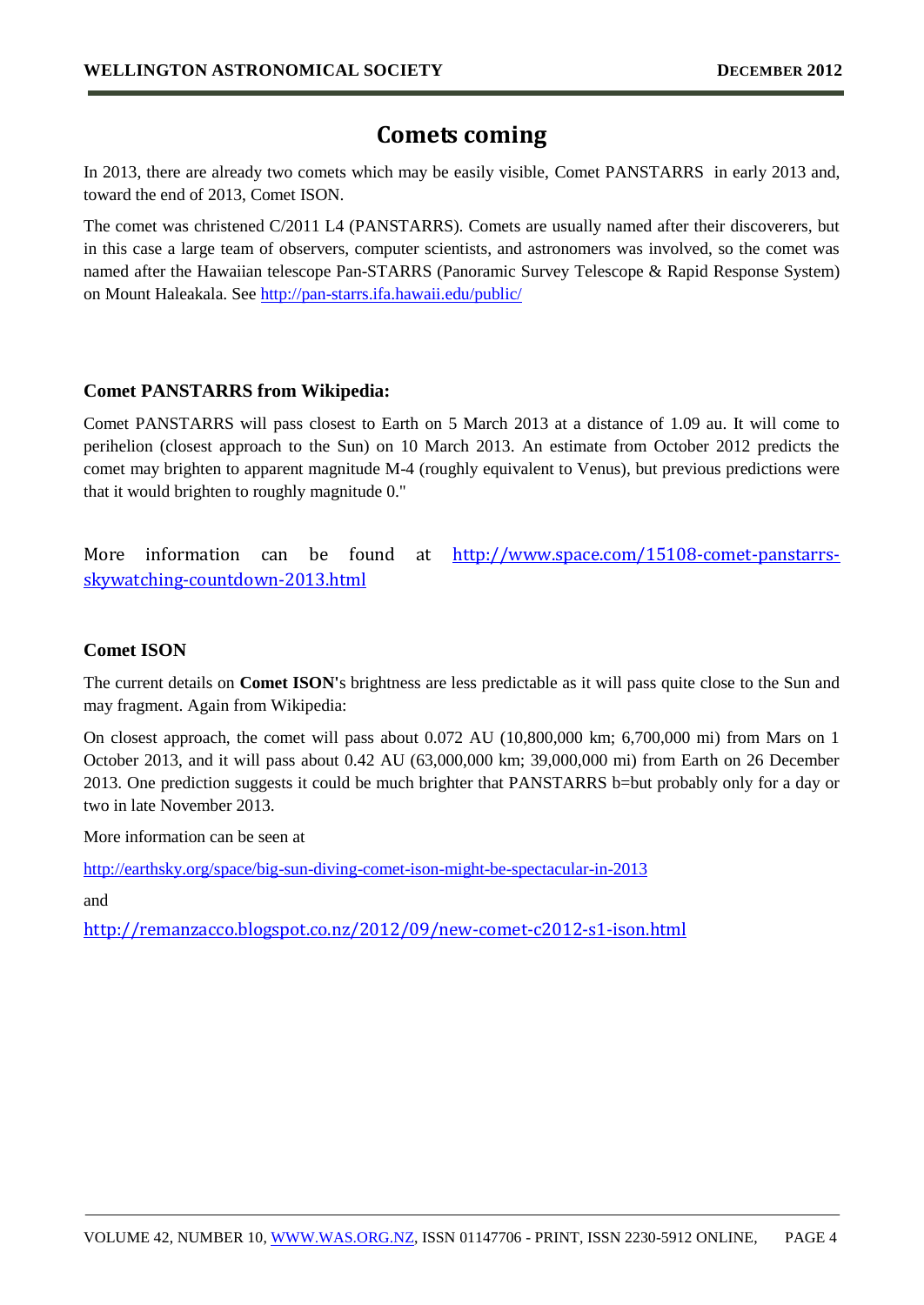

## **The Evening Sky in December 2012**

**Jupiter** is the 'evening star', appearing in the northeast soon after sunset. Its disk and four big moons are easily seen in a telescope. Binoculars, steadily held, will show one or two moons looking like faint stars close to the planet. Jupiter is 620 million km away, the closest it gets this year.

**Mars** is the only other naked-eye planet in the evening sky, on the opposite side of the sky. It sets in the southwest soon after dark. Mars is 180 million km away.

Other than star-like Jupiter, the brightest true stars are in the east and south. **Sirius,** the brightest star, is due east at dusk, often twinkling like a diamond. Left of it is the bright constellation of **Orion.** The line of three stars makes Orion's belt in the classical constellation. To southern hemisphere skywatchers they make the bottom of 'The Pot'. The faint line of stars above and right of the three is the Pot's handle. At its centre is the Orion Nebula, a glowing gas cloud nicely seen in binoculars. **Rigel**, directly above the line of three stars, is a hot blue-giant star. Orange **Betelgeuse**, below the line of three, is a cooler red-giant star of enormous size.

Left of Orion, above Jupiter, is a triangular group making the upside down face of **Taurus** the bull. Orange **Aldebaran** is the brightest star in the inverted V shape. Aldebaran is Arabic for 'the eye of the bull'. Still further left is the **Pleiades /Matariki/Seven Sisters/Subaru** cluster. Most eyes see six stars in the group; the seventh sister has faded since classical times. Binoculars show many more. The cluster is 400 light years\* away and around 70 million years old.

**Canopus**, the second brightest star, is high in the southeast. Low in the south are **The Pointers, Beta** and **Alpha Centauri**, and **Crux** the Southern Cross. In some Maori star lore the bright southern Milky Way makes the canoe of Maui with Crux being the canoe's anchor hanging off the side. In this picture the Scorpion's tail can be the canoe's prow and the Clouds of Magellan are the sails.

The **Milky Way** is wrapped around the horizon. The broadest part is in **Sagittarius** low in the west at dusk. It narrows toward **Crux** in the south and becomes faint in the east below **Orion. The Milky Way** is our edgewise view of the galaxy, the pancake of billions of stars of which the sun is just one. The thick hub of the galaxy, 30 000 light years away, is in **Sagittarius**. The nearby outer edge is the faint part of the Milky Way below Orion. A scan along the Milky Way with binoculars will show many clusters of stars and a few glowing gas clouds.

The Clouds of Magellan, **LMC** and **SMC**, high in the southern sky, are two small galaxies about 160 000 and 200 000 light years away, respectively. They are easily seen by eye on a dark moonless night. The larger cloud is about 1/20th the mass of the **Milky Way** galaxy, the smaller cloud 1/30th. That's still many billions of stars in each galaxy.

Very low in the north is the **Andromeda Galaxy** seen in binoculars in a dark sky as a spindle of light. It is similar in size to our Milky Way galaxy and three million light years away.

The **Geminid meteor shower** peaks in the morning hours of December 14. The meteors appear to come from the constellation of Gemini, low in the northeast at midnight, moving to the north by dawn. This is a particularly good year for seeing this shower as there is no moon brightening the morning sky.

**Saturn**, **Venus** and **Mercury** make a line sloping down the dawn sky to the east. At the beginning of the month the three planets are roughly equally spaced with brilliant Venus in the middle. During the month Saturn moves up the morning sky, along with the stars. Venus and Mercury stay low in the dawn twilight. Saturn is 1570 million away, Venus 220 million km away, and Mercury 190 million km away at mid month. Venus and Mercury are leaving us behind as they move to the far side of the sun. Of the three only Saturn is worth a look in a telescope. The crescent moon will be near Saturn on the morning of the 11th and close to Venus on the 12th.

\*A **light year** (**l.y**.)is the distance that light travels in one year: nearly 10 million million km. Sunlight takes eight minutes to get here; moonlight about one second. Sunlight reaches Neptune, the outermost major planet, in four hours. It takes sunlight four years to reach the nearest star, Alpha Centauri.

Notes by Alan Gilmore, University of Canterbury's Mt John Observatory, P.O. Box 56, Lake Tekapo 7945, New Zealand. [www.canterbury.ac.nz](http://www.canterbury.ac.nz/)